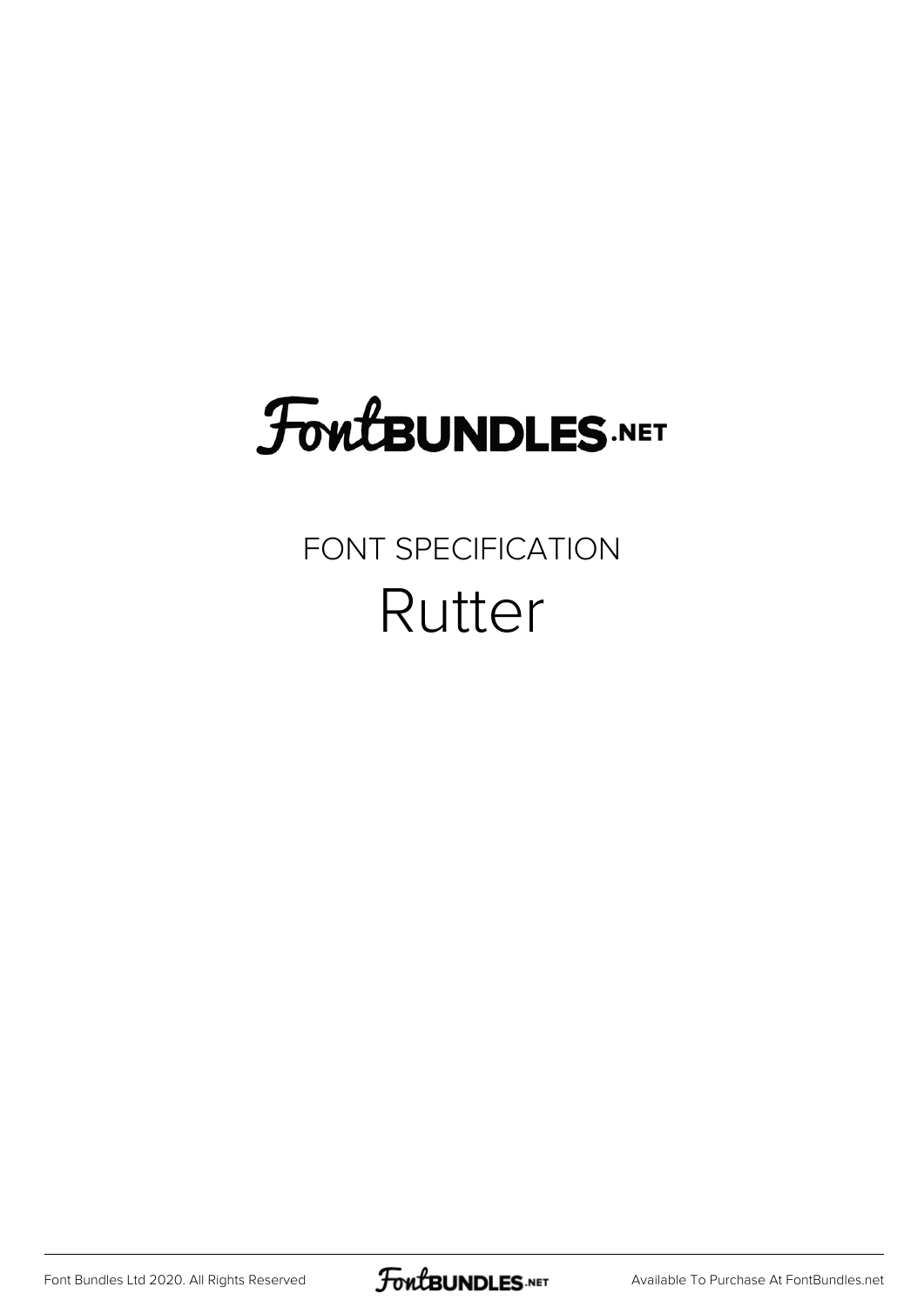## Rutter - Regular



Lowercase Characters

 $\frac{1}{2}$  $-9-6$ 

**Numbers** 

0123456789

Punctuation and Symbols

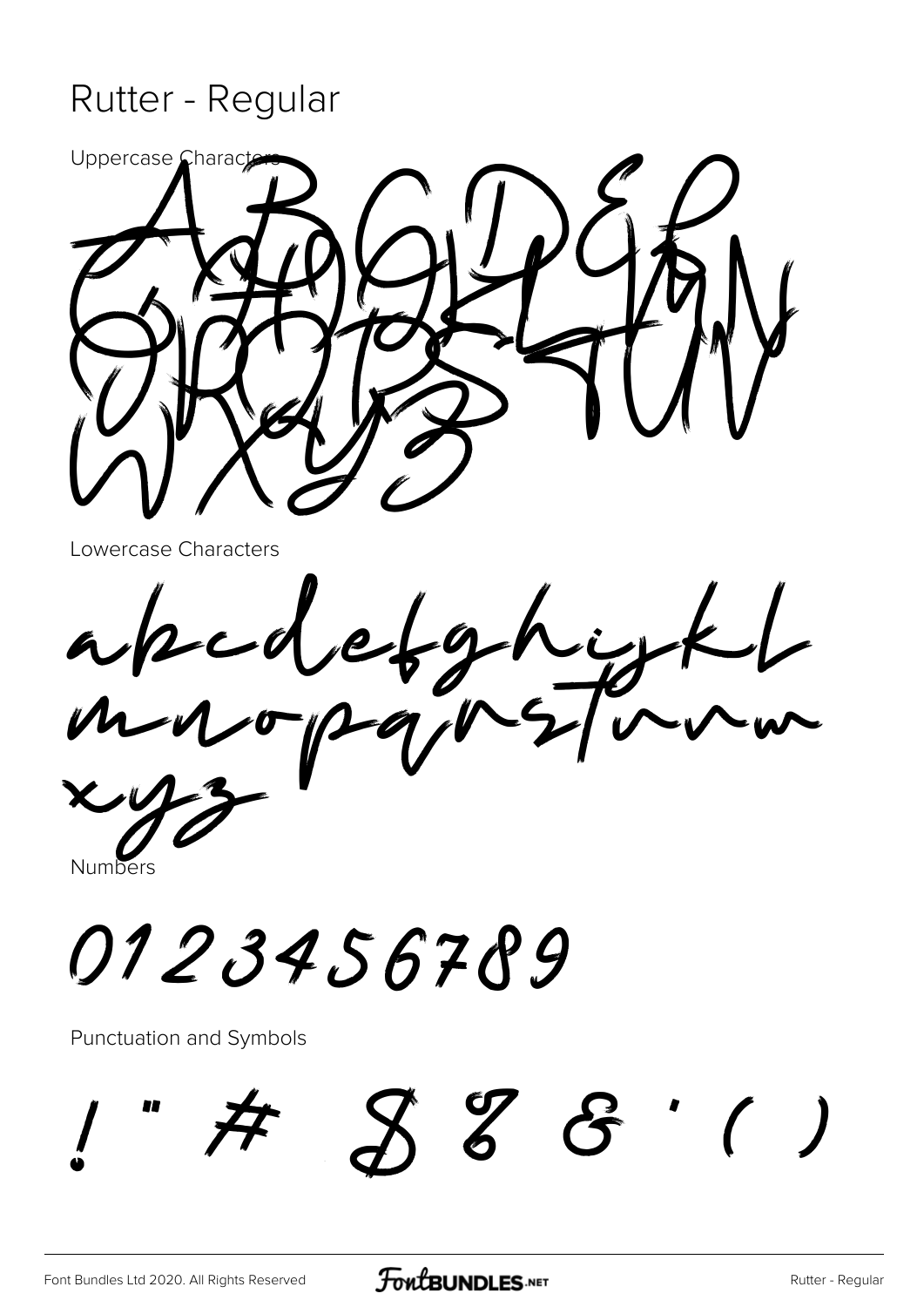$\bullet\bullet$ 

All Other Glyphs

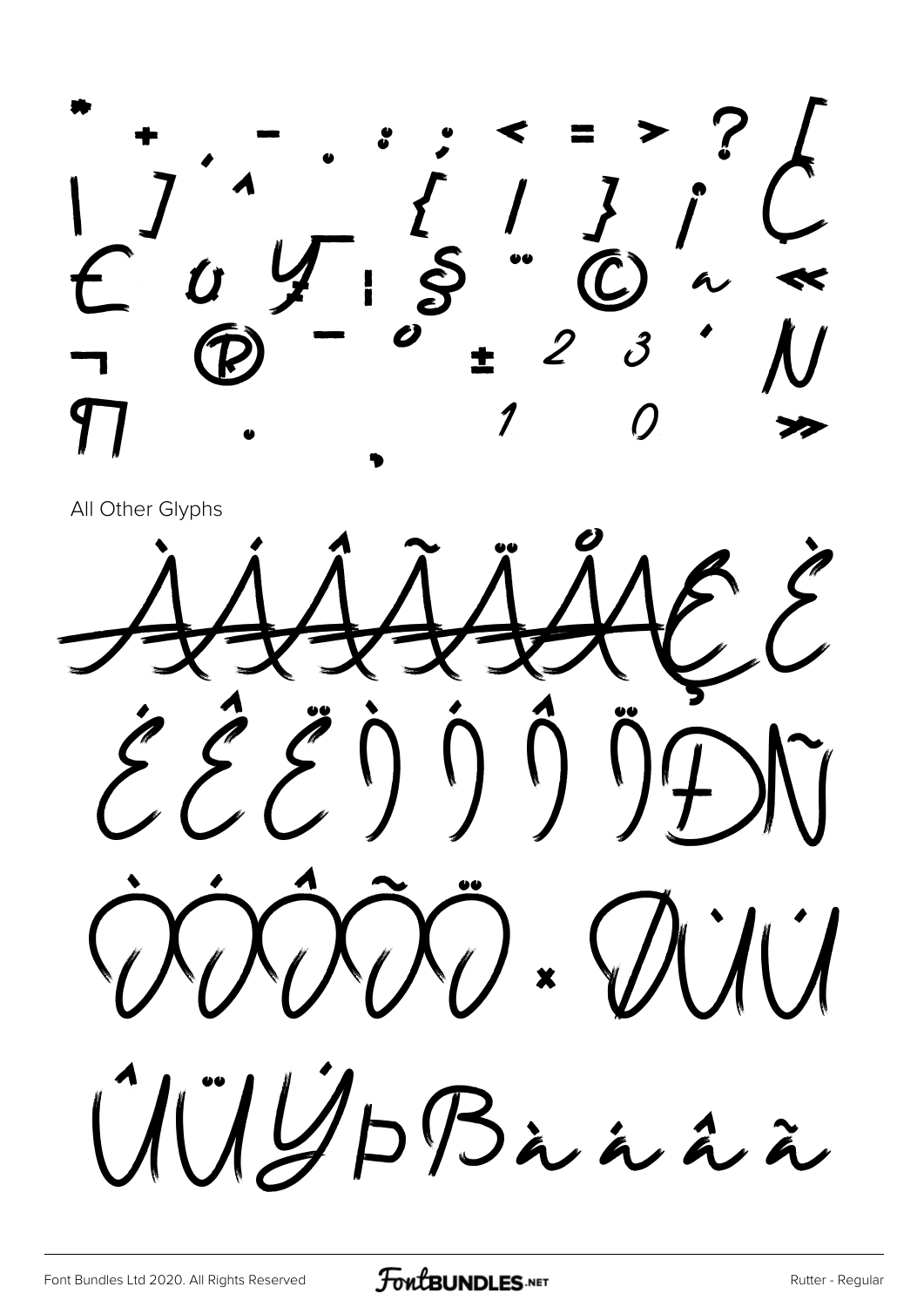ääneçèéêëi

ここじまれよよみみ

ö ÷ r in in in ig p  $\ddot{y}\cdot\hspace{-.1cm}\textcircled{y}\cdot\hspace{-.1cm}\dot{\hspace{-.1cm}\psi}\cdot\hspace{-.1cm}\dot{\hspace{-.1cm}\psi}\cdot\hspace{-.1cm} \dot{\hspace{-.1cm}\psi}\cdot\hspace{-.1cm} \dot{\hspace{-.1cm}\psi}\cdot\hspace{-.1cm} \dot{\hspace{-.1cm}\psi}\cdot\hspace{-.1cm} \dot{\hspace{-.1cm}\psi}\cdot\hspace{-.1cm} \dot{\hspace{-.1cm}\psi}\cdot\hspace{-.1cm} \dot{\hspace{-.1cm}\psi}\cdot\hspace{-.1cm} \dot{\hspace{-.1cm}\psi}\cdot\hspace{-.1cm} \dot{\$  $\therefore$  " "  $\therefore$  + +  $\circ$  " ·> / F 即挺时M